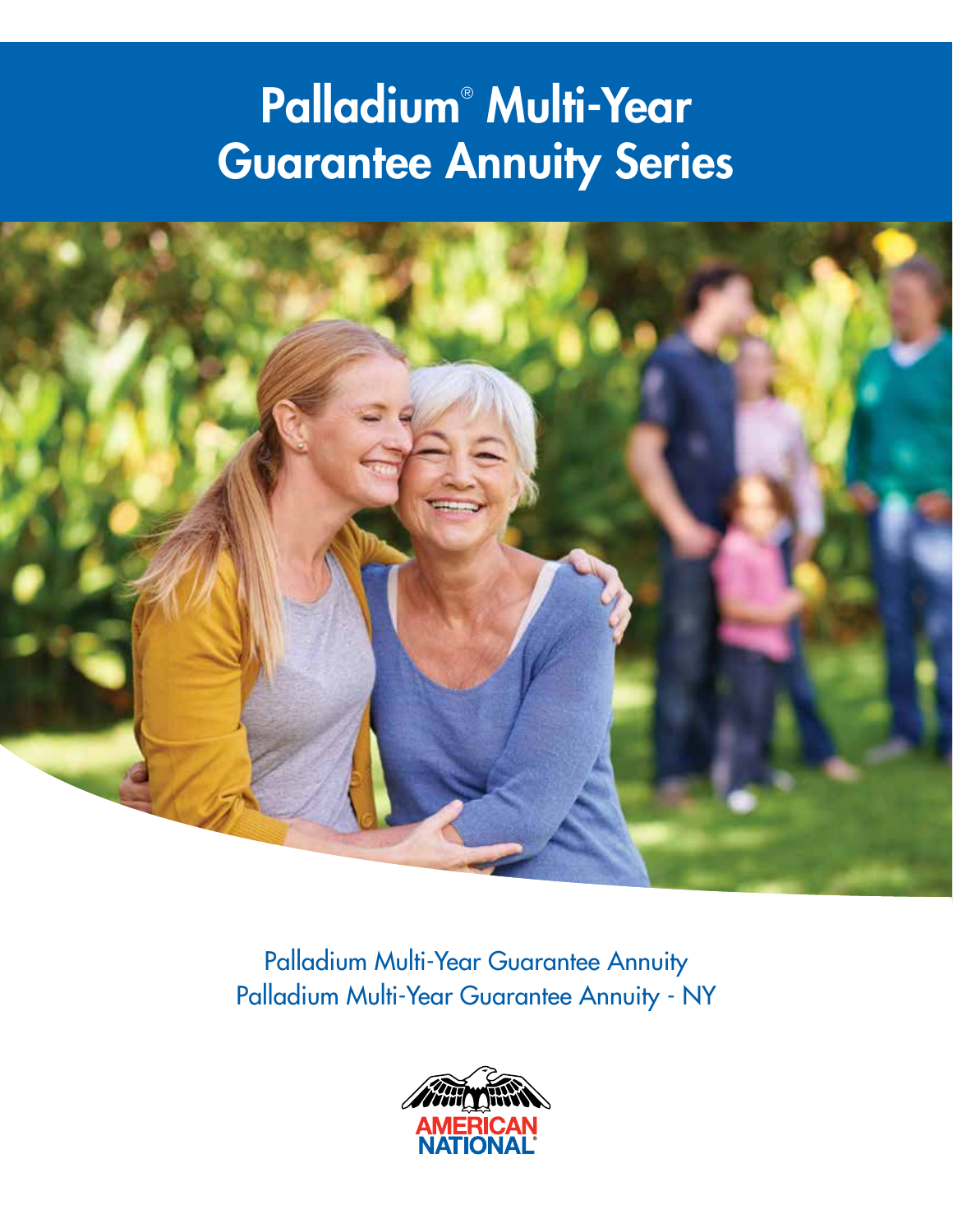# Guaranteed Growth

A single premium fixed deferred annuity, such as the Palladium Multi-Year Guarantee (MYG) Annuity, may fit your financial needs if you desire an attractive fixed interest rate and the ability to grow your earnings on a tax-deferred basis. With Palladium MYG, you can choose from one of several guarantee periods and lock in a competitive accumulation interest rate for the period that fits your needs.

Depending on the guarantee period, you may also receive an interest rate enhancement during the first contract year.<sup>1</sup> However, the declared accumulation interest rate still applies throughout the guarantee period you choose.

1. The availability of the interest rate enhancement is not guaranteed and is subject to change.

Only you can decide the path to financial growth—it's your choice.

#### Available Guarantee Periods

2

| <b>Guarantee</b><br><b>Periods</b> | <b>Eligible for a First</b><br><b>Year Interest Rate</b><br><b>Enhancement</b> | <b>Palladium MYG</b><br>Available<br><b>Guarantee Periods</b> | <b>Palladium MYG-NY</b><br>Available<br><b>Guarantee Periods</b> |
|------------------------------------|--------------------------------------------------------------------------------|---------------------------------------------------------------|------------------------------------------------------------------|
| 5 - Year                           |                                                                                |                                                               |                                                                  |
| 6 - Year                           |                                                                                |                                                               |                                                                  |
| 7 - Year                           | V                                                                              |                                                               |                                                                  |
| 8 - Year                           |                                                                                |                                                               |                                                                  |
| 9 - Year                           |                                                                                |                                                               |                                                                  |
| 10 - Year                          |                                                                                |                                                               |                                                                  |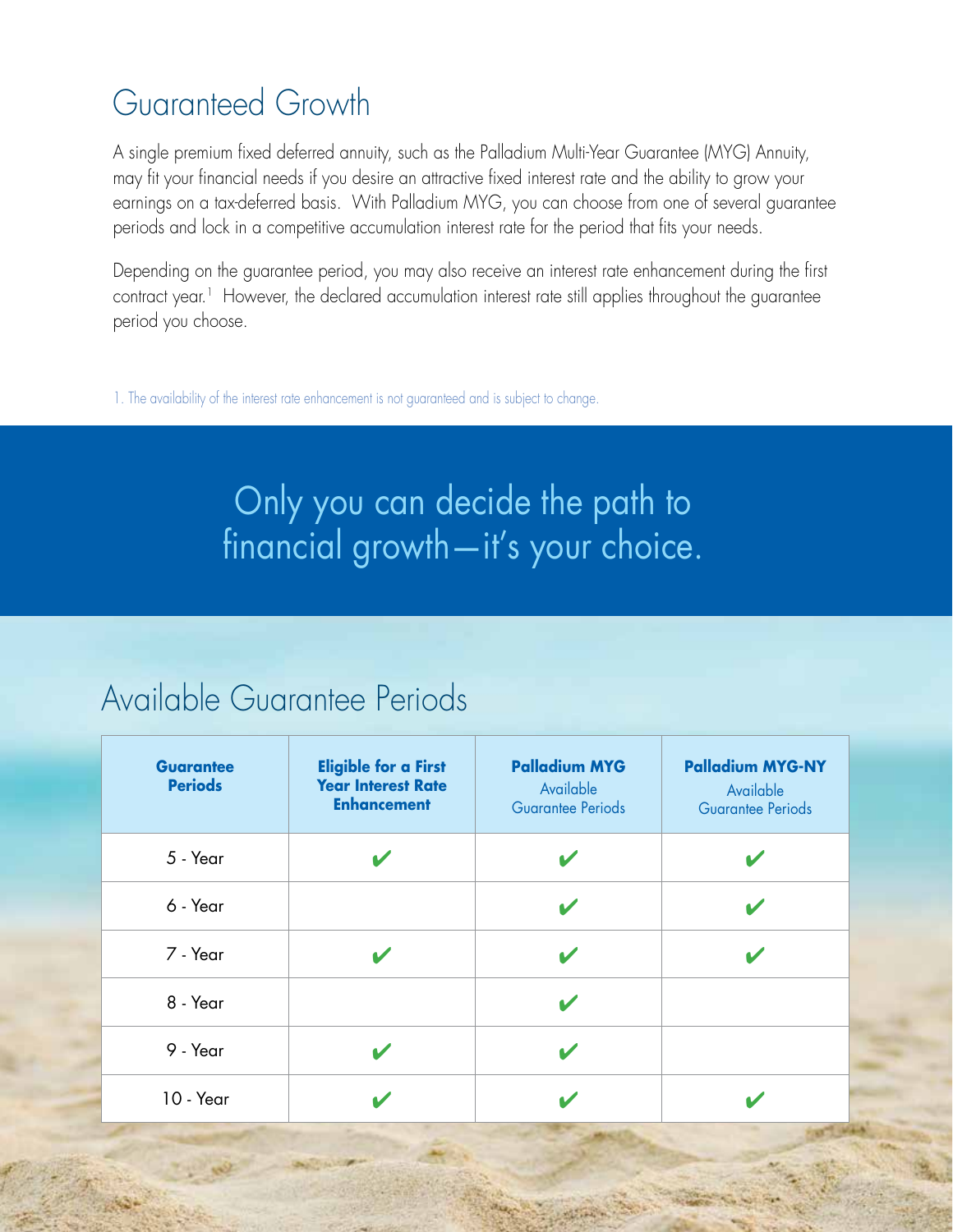#### Options After the Guarantee Period

When the guarantee period you've chosen comes to an end, Palladium MYG gives you flexibility and choice. At the end of your guarantee period, you can either:

- 1. Withdraw all money without penalty during a special 30-day window, OR
- 2. Continue the annuity and earn an annual effective interest rate, declared annually on the policy anniversary.

Should you decide to continue your annuity, your contract has a Minimum Guaranteed Interest Rate to assure annual growth in your annuity after the end of your guarantee period. This Minimum Guaranteed Interest Rate will be determined when your contract is issued and will remain the same for the life of the contract.

## Control Your Taxes

Palladium MYG allows for tax deferred growth until you need the money from your annuity.<sup>1</sup> While it is growing tax deferred, you will receive compounded interest on the entire amount in the annuity and not on the after tax amount as you would with products that are taxable each year. 2

## Annual Effective Interest Rate

Palladium MYG pays an annual "effective interest rate" based upon compounding of both the principal and interest. Interest will be credited to the annuity, compounded daily, based on a 365 day year. Any withdrawals, including interest only withdrawals, will reduce the amount of interest credited to your contract.

## Access to Your Money

Palladium MYG withdrawal privileges offer peace of mind in knowing your money is not out of reach.

You can withdraw either:

- All interest earned in the first contract year
- Up to 10% per year after the first contract year free of surrender charges or market value adjustments.<sup>3</sup>

Distributions can be taken monthly, quarterly, semiannually, or annually. If you need more than the surrender charge free amount, the amount in excess will be charged a surrender charge as follows:

| Year:                                        |  |  |  |  |  | $1 \mid 2 \mid 3 \mid 4 \mid 5 \mid 6 \mid 7 \mid 8 \mid 9 \mid 10 \mid 11+$ |
|----------------------------------------------|--|--|--|--|--|------------------------------------------------------------------------------|
| Charge:                                      |  |  |  |  |  | 8%   8%   8%   7%   6%   5%   4%   3%   2%   1%   0%                         |
| California: 8% 8% 7% 6% 5% 4% 3% 2% 1% 0% 0% |  |  |  |  |  |                                                                              |

#### Access Your Money When You Need it Most

For those unexpected health care events in your life, Palladium MYG provides a Confinement Waiver and a Disability Waiver that allows you to have access to your money without any surrender charges, any applicable market value adjustments, or excess interest deduction. All waivers may not be available in all states.

#### Protect Your Assets for the Future

Palladium MYG allows you to name individual beneficiaries thereby bypassing probate and the expenses that go with it. Should you die, you can pass the full value of your Palladium MYG to your beneficiary free of any surrender charges or additional expenses that could deplete your bequest. However, any increase in the value of the annuity contract will be taxable as ordinary income, as would any withdrawals from a qualified contract.

<sup>1</sup> Information herein is not intended to be legal or tax advice. You should consult with your own attorney and tax advisor for your specific circumstance. <sup>2</sup> Tax Deferral puts you in charge of your income and taxes. Current U.S. tax law provides that earnings from an annuity are taxable only upon withdrawal as ordinary income.<sup>3</sup> Any withdrawals in excess of the surrender free amount are subject to surrender charges or market value adjustments. Withdrawals of earnings are subject to income tax. For earnings withdrawn prior to age 59½, a 10% federal tax penalty may apply.